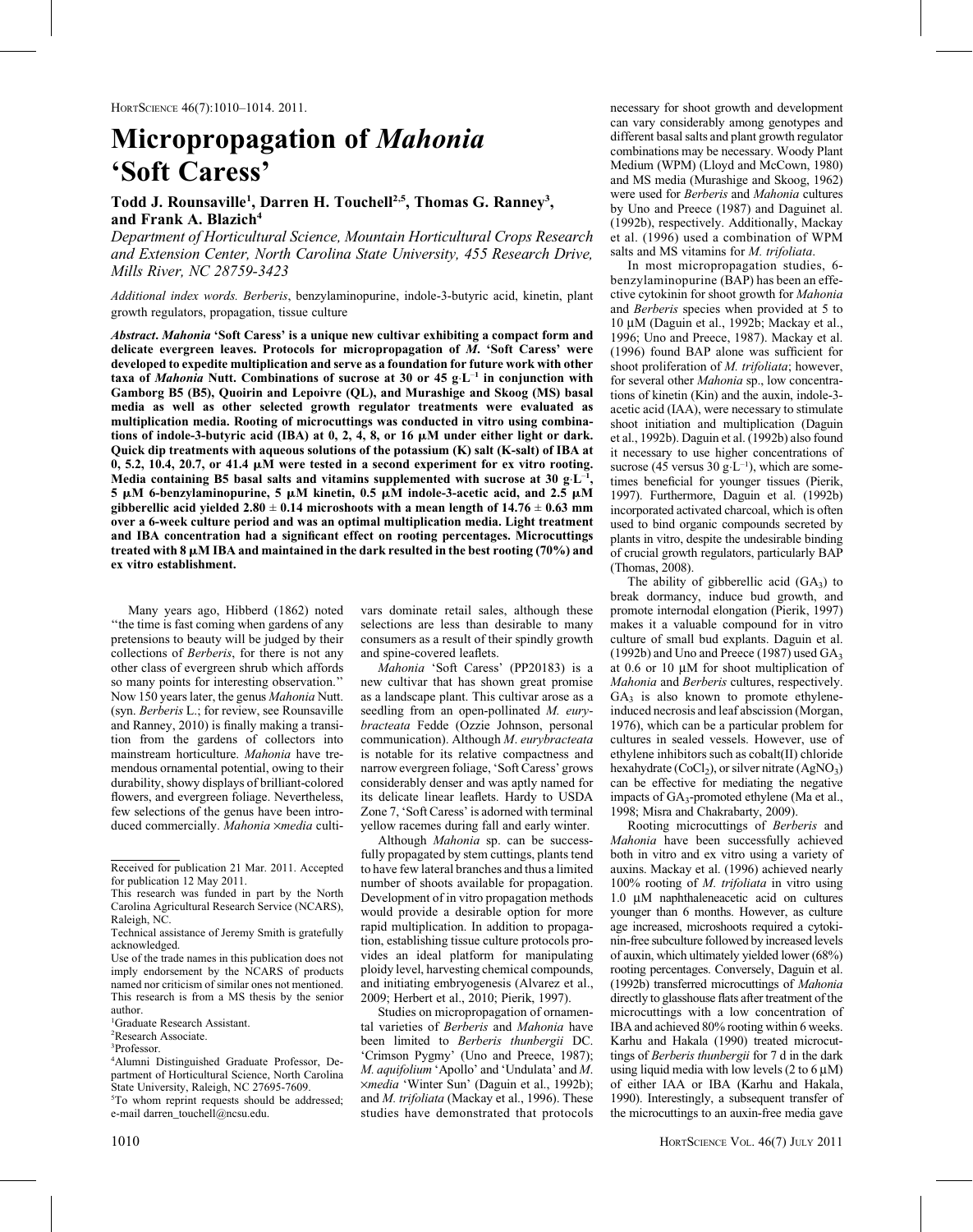significantly better rooting (85%) than those transferred to media with low auxin levels (35%) (Karhu and Hakala, 1990).

With development and introduction of new selections of Mahonia, it would be advantageous to have micropropagation protocols to facilitate rapid production and commercialization of these plants. Therefore, the objective of this research was to develop a rapid micropropagation protocol for Mahonia 'Soft Caress'.

### Materials and Methods

Initiation. During late summer, actively elongating shoots,  $\approx$ 9 cm long, were collected at 0900 HR from containerized plants maintained in a glasshouse. Leaves were removed without damaging the petiole base and shoots were rinsed under tap water for 4 h. Shoots were surface-sterilized in a 20% (v/v) Ultra Clorox (6.15% NaOCl) solution and two to three drops of Tween 20, periodically agitated for 15 min, and subjected to three rinses in sterile distilled water for 5 min each. Explants consisted of axillary buds excised from the base of leaf petioles.

Excised buds were placed in culture tubes containing 10 mL of initiation media. Based on preliminary trials (data not presented), the initiation media consisted of Gamborg's B5 basal salts and vitamins (Gamborg et al., 1968) supplemented with sucrose at 45  $g \cdot L^{-1}$ , 5 µM BAP, 5 µM Kin, 0.5 µM IAA, 2.5 µM GA<sub>3</sub>, 25 µM CoCl<sub>2</sub>, myoinositol at 0.1 g·L<sup>-1</sup> 2-(N-Morpholino) ethanesulfonic acid (MES) monohydrate at  $0.1 \text{ g} \cdot L^{-1}$ , solidified with agar at 7.5  $g \text{·L}^{-1}$ , and pH adjusted to 5.75  $\pm$  0.03. Filter-sterilized  $GA_3$  was added to cooled autoclaved media. Excised buds were placed on media and incubated in the dark at  $23 \pm$ 2 °C for 2 weeks before being placed under standard culture conditions  $[23 \pm 2$  °C and a 16-h photoperiod of 30  $\mu$ mol·m<sup>-2</sup>·s<sup>-1</sup> (400 to 700 nm) provided by cool-white fluorescent lamps].

Shoot proliferation. In the first shoot proliferation experiment, the influence of basal media and sucrose concentration on shoot growth was investigated. Treatments included a factorial combination of three media types, B5 salts and vitamins, QL salts (Quoirin and Lepoivre, 1977) with MS vitamins, and MS salts and vitamins, each in combination with sucrose at 30 or 45  $g \cdot L^{-1}$ , and the same growth regulators as listed for initiation (Table 1). Media were prepared in 180-mL glass jars. Five shoots,  $\approx$  10 to 15 mm long, were placed in each jar and incubated under standard culture conditions. After 6 weeks of culture, explants were scored for shoot number and shoot length (longest shoot). The experiment was then repeated by subculturing single shoots (10 to 15 mm long) on fresh identical media to minimize any residual effects from initiation media. Each treatment consisted of six replications (jars) containing five subsamples (explants) each for a total of 30 explants per treatment. All treatments were arranged in a completely randomized design. Data were subjected to analysis of variance (ANOVA) and mean separation using Fisher's least significant difference (LSD) with SAS Version 9.1 (SAS Inst. Inc., Cary, NC).

To further improve multiplication rates and shoot growth, a second shoot proliferation study was conducted using B5 basal media with sucrose at 30  $g \cdot L^{-1}$  (one of the best media from Expt. 1) with selected media components (see Table 2). Media were prepared as described for Expt. 1 and shoots were incubated under the standard culture conditions. Data were collected on shoot number and shoot length (longest shoot) after 6 weeks of culture. Each treatment consisted of six replications arranged in a completely randomized design. Each replicate contained five subsamples each for a total of 30 explants per treatment. Data were subjected to ANOVA, and mean separation using Fisher's LSD with SAS Version 9.1.

Rooting. Experiments were conducted to study both in vitro and ex vitro rooting of M. 'Soft Caress'. Media used for in vitro rooting consisted of B5 salts and vitamins and sucrose at 30  $g \cdot L^{-1}$  supplemented with 0, 2, 4, 8, or 16  $\mu$ M IBA. Microshoots  $\approx$ 10 mm long were subcultured into 180-mL jars, half of which were subjected to a ''dark'' treatment achieved by fully enclosing individual jars in aluminum foil. Each of the 10 treatments consisted of six replications with five subsamples each. All jars were arranged in a complete randomized design under standard culture conditions. Foil

was removed 4 weeks after the cultures were placed in the dark. After an additional 2 weeks of culture, microcuttings were scored for rooting percentage and root length (longest root) (Table 3). Microcuttings (rooted and unrooted) were then transferred directly to ex vitro cell flats containing a substrate of 1 peat:1 vermiculite (by vol.) with 1.19 kg·m<sup>-3</sup> micronutrients (Micromax®; Scotts Company LLC, Marysville, OH). Microcuttings were arranged in a completely randomized design and grown in a glasshouse under intermittent mist for 6 weeks and scored for rooting percentage, root number, root length, and shoot length. Data were subjected to regression analyses using SAS Version 9.1.

An additional experiment was designed to study ex vitro rooting of microcuttings. Microshoots growing on multiplication media were trimmed from the bases to  $\approx$ 10 mm in length and the basal portions dipped for 5 to10 s in 0, 5.2, 10.4, 20.7, or 41.4  $\mu$ M aqueous solutions of K-IBA. Microcuttings were arranged in a completely randomized design with six replications and five subsamples per replication. Cell trays and rooting substrate were identical to the aforementioned experiment. Microcuttings were set under intermittent mist in a glasshouse and scored for rooting percentage, root number, root length (longest root), and shoot length (longest shoot) after 6 weeks.

Table 1. Effect of nutrient media and sucrose concentration on shoot proliferation of M. 'Soft Caress'.<sup>z</sup>

|                                   | Subculture 1                   |                     | Subculture 2       |                    |
|-----------------------------------|--------------------------------|---------------------|--------------------|--------------------|
| Treatment                         | Number of shoots               | Shoot length (mm)   | Number of shoots   | Shoot length (mm)  |
| $B5 + 30 g \cdot L^{-1}$          | $2.83 \pm 0.27$ a <sup>x</sup> | $17.93 \pm 1.26$ ab | $2.57 \pm 0.26$ a  | $12.00 \pm 1.06$ a |
| $B5 + 45$ g·L <sup>-1</sup>       | $2.13 \pm 0.23$ ac             | $16.40 \pm 1.95$ bd | $1.83 \pm 0.32$ ab | $11.03 \pm 1.95$ a |
| $QL + 30 g \cdot L^{-1}$          | $2.57 \pm 0.17$ a              | $22.17 \pm 2.13$ a  | $2.40 \pm 0.36$ a  | $12.87 \pm 2.13$ a |
| $QL + 45 g \cdot L^{-1}$          | $2.07 \pm 0.44$ ac             | $14.23 \pm 1.04$ bc | $1.47 \pm 0.18$ bc | $11.20 \pm 1.05$ a |
| $MS + 30 g \cdot L^{-1}$          | $1.50 \pm 0.18$ bc             | $10.27 \pm 1.52$ c  | $1.55 \pm 0.13$ bc | $10.70 \pm 1.52$ a |
| $MS + 45$ g·L <sup>-1</sup>       | $2.20 \pm 0.35$ a              | $12.10 \pm 2.09$ cd | $2.03 \pm 0.30$ ac | $12.60 \pm 2.09$ a |
| Analysis of variance <sup>w</sup> |                                |                     |                    |                    |
| Media                             | <b>NS</b>                      | **                  | <b>NS</b>          | <b>NS</b>          |
| Sucrose                           | <b>NS</b>                      | *                   | <b>NS</b>          | <b>NS</b>          |
| Media $\times$ sucrose            | *                              | **                  | *                  | <b>NS</b>          |

<sup>2</sup>All treatments included 5  $\mu$ M BAP,<sup>y</sup> 5  $\mu$ M Kin, 0.5  $\mu$ M IAA, 2.5  $\mu$ M GA<sub>3</sub>, and 25  $\mu$ M CoCl<sub>2</sub>. Data were recorded after 6 weeks for each subculture.

y Key to media and growth regulator abbreviations: BAP (6-benzylaminopurine), Kin (kinetin), IAA (indole-3-acetic acid),  $GA_3$  (gibberellic acid),  $CoCl_2$  (cobalt(II) chloride hexahydrate), B5 (Gamborg's B5 basal salts and vitamins), QL (Quoirin and Lepoivre basal salts and Murashige and Skoog vitamins), MS (Murashige and Skoog basal salts and vitamins).

 $x<sup>x</sup>$ Mean separation within columns by Fisher's least significant difference at  $P < 0.05$ . The mean values represent six replications with five subsamples each.

 $w_{NS,*, *}$  \*\*Non-significant or significant at  $P < 0.05$  or  $< 0.01$ , respectively.

Table 2. Effect of selected growth regulator treatments on microshoot proliferation of M. 'Soft Caress'.<sup>z</sup>

| Treatment $(\mu M)^y$                      | Number of shoots               | Shoot length (mm)   |
|--------------------------------------------|--------------------------------|---------------------|
| 5 BAP, 5 Kin, 0.5 IAA, 2.5 GA, 25 CoCl     | $2.92 \pm 0.30$ a <sup>x</sup> | $10.80 \pm 0.72$ bc |
| 5 BAP, 5 Kin, 0.5 IAA, 2.5 GA <sub>3</sub> | $2.80 \pm 0.14$ a              | $14.76 \pm 0.63$ a  |
| 5 TDZ, 0.5 IAA, 2.5 GA <sub>3</sub>        | $2.76 \pm 0.26$ a              | $8.60 \pm 0.99$ c   |
| 5 TDZ, 2.5 GA <sub>3</sub>                 | $2.88 \pm 0.27$ a              | $8.64 \pm 1.00$ c   |
| $10$ Kin                                   | $2.28 \pm 0.29$ a              | $9.40 \pm 0.51$ c   |

z Data were recordered after 6 weeks on treatment media.

y Key to media and growth regulator abbreviations: BAP (6-benzylaminopurine), Kin (kinetin), IAA (indole-3-acetic acid),  $GA_3$  (gibberellic acid), CoCl<sub>2</sub> (cobalt(II) chloride hexahydrate), TDZ (thidiazuron). All growth regulator concentrations are listed in  $\mu$ M.

 $^{\text{X}}$ Mean separation within columns by Fisher's least significant difference at  $P < 0.05$ . Mean values represent six replications with five subsamples each.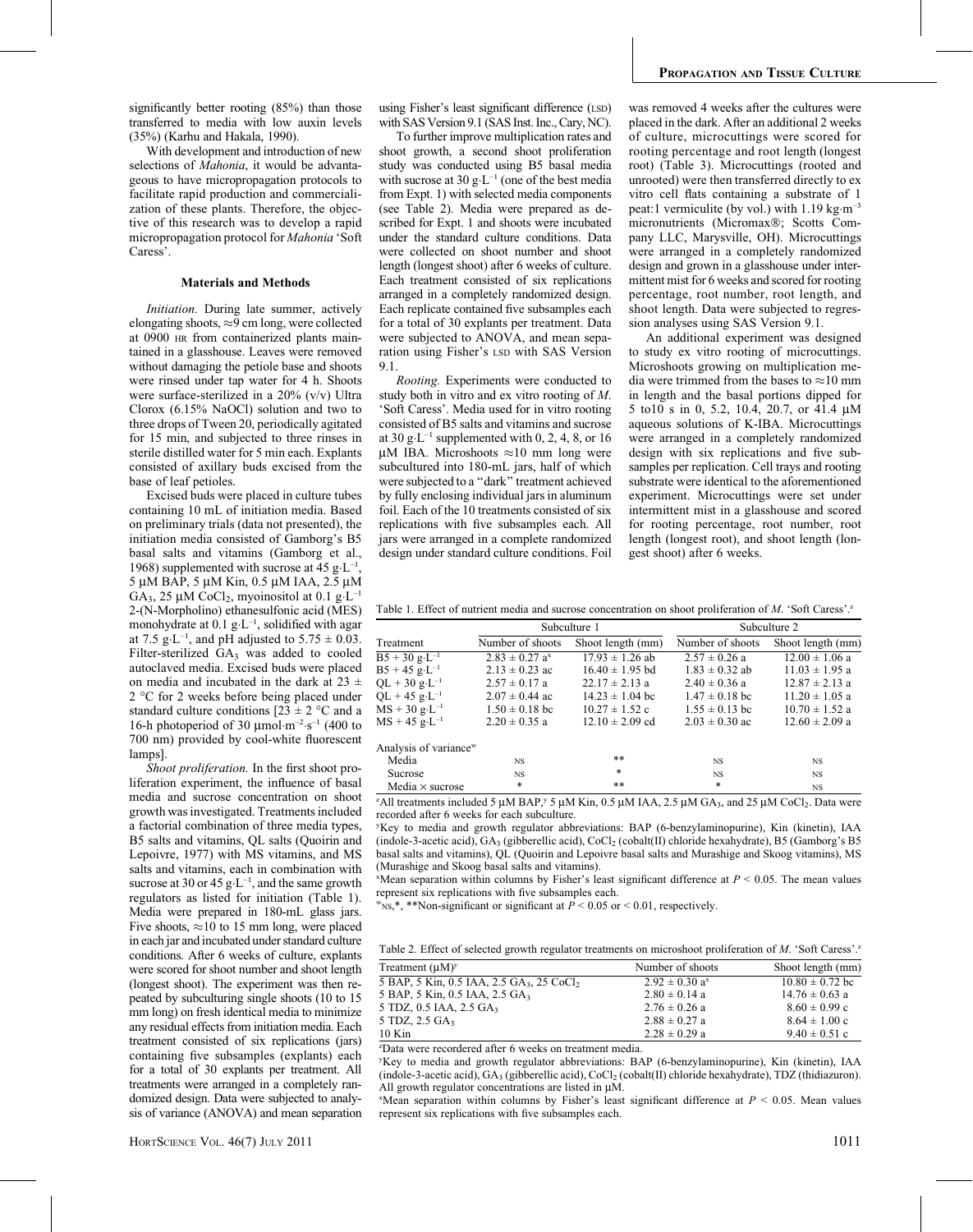Table 3. Effect of IBA concentration and light treatment on in vitro rooting percentage and root length of  $M$  'Soft Caress'<sup>2</sup>

| Light treatement                  | $IBAy$ ( $\mu$ M) | Rooting $(\% )$ | Mean root length (mm) |
|-----------------------------------|-------------------|-----------------|-----------------------|
| Light                             | 0                 | $0 \pm 0.0$     | $\mathbf{r}$          |
| Light                             | 2                 | $0 \pm 0.0$     |                       |
| Light                             | 4                 | $0 \pm 0.0$     |                       |
| Light                             | 8                 | $10 \pm 4.47$   | $11.7 \pm 4.6$        |
| Light                             | 16                | $3 \pm 3.33$    | $11 \pm 0$            |
| Dark                              | $\theta$          | $0 \pm 0.0$     |                       |
| Dark                              | 2                 | $13 \pm 6.67$   | $19.3 \pm 10.8$       |
| Dark                              | 4                 | $13 \pm 4.22$   | $10.0 \pm 5.0$        |
| Dark                              | 8                 | $37 \pm 12.02$  | $36.5 \pm 3.5$        |
| Dark                              | 16                | $27 \pm 9.54$   | $20.4 \pm 4.2$        |
| Analysis of variance <sup>w</sup> |                   |                 |                       |
| IBA-linear                        |                   | **              | **                    |
| IBA-quadratic                     |                   | *               | *                     |
| $Light \times IBA$ -linear        |                   | NS              | *                     |
| Light $\times$ IBA-quadratic      |                   | *               | $\ast$                |

z Data were recordered after 6 weeks on treatment media.

y Indolebutyric acid.

x Microcuttings failed to produce roots.

 $w_{NS,*,}$  \*\*Non-significant or significant at  $P \le 0.05$  or  $\le 0.01$ , respectively. The mean values represent six replications with five subsamples each  $\pm$  sEM.

#### Results and Discussion

Shoot proliferation. For both subculture periods during the first shoot proliferation experiment, there were significant interactions between basal media and sucrose that affected the number of shoots (Table 1). During both subcultures, cultures produced a higher number of shoots on B5 and QL media containing sucrose at 30  $g \cdot L^{-1}$ , whereas cultures on MS media tended to produce more shoots with sucrose at 45  $g \cdot L^{-1}$ . These interactive effects on shoot number were especially pronounced during the second subculture period, during which cultures on B5 with sucrose at 30  $g \cdot L^{-1}$ and QL with sucrose at 30  $g \cdot L^{-1}$  produced a greater number of shoots ( $2.6 \pm 0.3$  and  $2.4 \pm 1.5$ ) 0.4, respectively) than cultures on MS with sucrose at 30  $g \cdot L^{-1}$  and QL with sucrose at 45  $g \cdot L^{-1}$  (1.6  $\pm$  0.1 and 1.5  $\pm$  0.2, respectively).

Media, sucrose, and a media  $\times$  sucrose interaction all significantly impacted shoot length during the first subculture period ( $P \le$ 0.01, 0.05, and 0.01, respectively). Mean shoot lengths recorded during the first subculture again favored B5 with sucrose at 30  $g \cdot L^{-1}$  (17.9  $\pm$  1.3 mm) and QL with sucrose at 30 g·L<sup>-1</sup> (22.2  $\pm$  2.1 mm), which were significantly greater than MS at either sucrose concentration. Shoot length after the second subculture was not different among treatments.

Overall, microcutting acclimatization after 12 weeks of culture indicated the rates of shoot multiplication among treatments were consistent and significantly different, whereas shoot lengths had stabilized and were not significantly different. The B5 basal media with sucrose at 30  $g \cdot L^{-1}$  was selected for future experiments because it resulted in the highest shoot multiplication rates during both subcultures as well as good shoot elongation after the first subculture. Furthermore, the treatment consisting of the B5 media with sucrose at 30  $g \cdot L^{-1}$  was observed to produce higher quality plantlets with light green expanded leaves compared with other treatments, which tended to produced yellow shoots and narrow folded leaflets. In previous studies on Mahonia, total nitrogen (N) and the ratio of  $NH_4^+/NO_3^-$  were suggested as factors that influenced in vitro growth (Daguin et al., 1992a). Total N and  $NH_4^+/NO_3^-$  ratios in B5, QL, and MS basal salts used in our study were 27.1 mM, 36.2 mM, and 60.3 mM and 8.2%, 16.1%, and 52.3%, respectively. The high total N and  $NH_4^+/NO_3^-$  ratios in MS basal salts may have inhibited growth of microcuttings of M.'Soft Caress'. Similarly, Daguin et al. (1992a) reported uptake of critical  $NO_3^$ ions was limited when the  $NH_4^+/NO_3^-$  ratio was greater than 50% resulting in poor growth of Mahonia sp.

In the second shoot proliferation experiment, shoot multiplication remained high for all media with no significant improvement compared with the media selected in Expt. 1 (Table 2). Conversely, shoot elongation was significantly influenced by media composition. The treatment containing  $5 \mu M$  BAP,  $5 \mu M$  $\mu$ M Kin, 0.5  $\mu$ M IAA, and 2.5  $\mu$ M GA<sub>3</sub> yielded the greatest mean shoot length at  $14.8 \pm$ 0.6 mm. By contrast, addition of the ethylene inhibitor  $CoCl<sub>2</sub>$  to the aforementioned treatment significantly reduced shoot length (10.8  $\pm$ 0.7 mm). In beberine-producing plants such as Mahonia sp., ethylene has been shown to promote berberine production (Kobayashi et al., 1991; Sato et al., 1990). Inhibition of ethylene led to a decrease in endogenous berberine synthesis and an increase in growth in cell cultures of Thalictrum minus L. (meadow rue) (Kobayashi et al., 1991). Surprisingly, in the present investigation, use of  $CoCl<sub>2</sub>$ caused a decrease in shoot length and an increase in chlorosis, suggesting that in Mahonia, ethylene may play a role regulating a desirable level of berberine biosynthesis. Alternatively, the concentration of  $CoCl<sub>2</sub>$ used may have had a phytotoxic effect, because excess cobalt is reported to inhibit photosynthesis (Palit et al., 1994). Results

here also showed a significant decrease in shoot length in those treatments supplemented with thidiazuron (TDZ) (Table 2). TDZ is often an effective cytokinin for in vitro woody plant culture because of its ability to induce adventitious shoots; however, it also tends to reduce apical dominance, thereby leading to poor shoot elongation (Murthy et al., 1998).

Rooting of microcuttings. In vitro root initiation was observed within 3 weeks of culture. Regression analysis indicated that microcuttings subjected to dark treatments had a quadratic response to IBA concentration for both rooting percentage and average root length (Table 3). Treatment of microcuttings with  $8 \mu M$  IBA/dark yielded the highest rooting percentage (37%) and the longest mean root length  $(36.5 \pm 3.5 \text{ mm})$ . Nontreated microcuttings  $(0 \mu M IBA)$  in light or dark as well as 2 or 4  $\mu$ M IBA under light failed to produce any roots.

Microcuttings (rooted and unrooted) on in vitro rooting media were transferred ex vitro. After 6 weeks, root formation was observed in every treatment. Analysis of variance indicated light and IBA treatment and their interaction had a significant effect on rooting percentage ( $P < 0.05$ ) (Fig. 1). Regression analysis showed the percentage of microcuttings forming roots from in vitro dark treatments increased linearly with IBA concentration, whereas those plantlets from in vitro light treatments had a quadratic response with IBA concentration. All plantlets initiated in the dark gave better rooting percentages than those under lights at corresponding IBA concentrations, whereas the IBA control yielded identical results under both light regimes. Based on regression analysis, the dark treatment at  $16 \mu M$  gave the highest estimated rooting percentages with 78% of microcuttings forming roots.

The effect of light on root initiation of M. 'Soft Caress' is similar to that of B. thunbergii, which benefited from an induction period in darkness during rooting (Karhu and Hakala, 1990). Conversely, M. trifoliolata was found to root quite readily in vitro with light (Mackay et al., 1996). Although it is known that many woody plant species benefit from darkness during the early stages of in vitro rooting (Rugini et al., 1993), the complexities of the effects are still not fully understood (Nor Aini et al., 2009). Additionally, auxin is only required during the early stages of root growth and development in vitro, and continued exposure to auxin may actually inhibit further growth (De Klerk et al., 1999). Although this was not a factor with M. trifoliolata for Mackay et al. (1996), Karhu and Hakala (1990) observed rooting percentages increased from 35% to 85% in *B. thunbergii* after microcuttings were transferred to an auxin-free media after 1 week compared with continual exposure on 4 µM IAA.

By comparison, in vitro rooting percentages in the current investigation were similar to those observed in 21-month-old cultures of M. trifoliolata (Mackay et al., 1996). A cytokinin-free subculture followed by transfer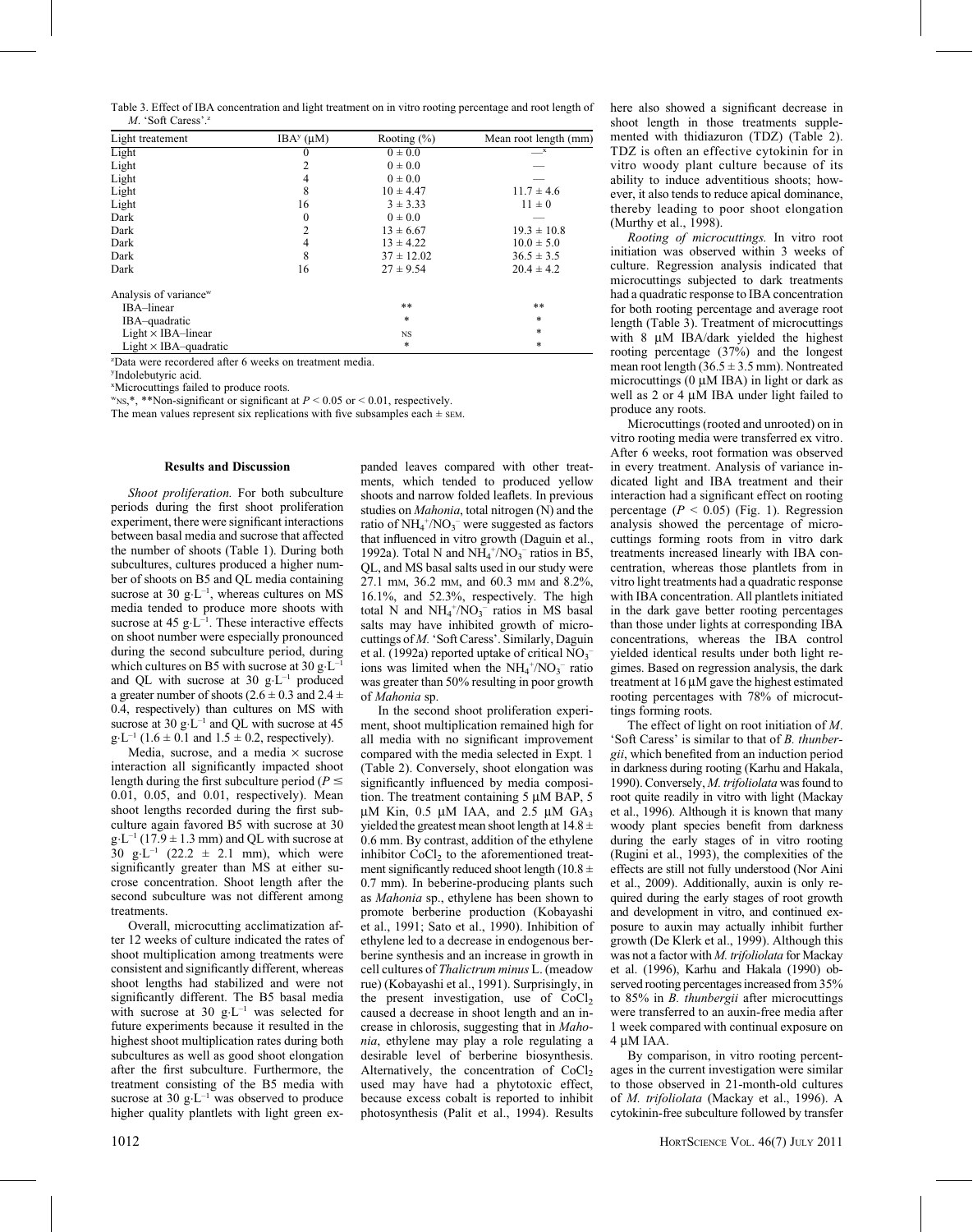onto media with high concentrations of IBA (4.9 or 12.3  $\mu$ M) was sufficient to increase rooting percentages from 2% to 79% and 67%, respectively, in M. trifoliolata (Mackay et al., 1996). Mackay et al. (1996) interpreted this as residual BAP accumulation in older cultures, because microcuttings less than 6 months old displayed 100% rooting. Although overall rooting percentages of M. 'Soft Caress' were comparable to that of M. trifoliata over the same duration, improved rooting may be achieved by a cytokinin-free subculture or reduced exposure to plant growth regulators.

IBA had a significant effect on number of roots produced depending on the light treatment ( $P < 0.05$ ) (Fig. 2). For microcuttings with in vitro dark treatments, the number of roots increased linearly with IBA concentration. There was no significant effect of IBA on number of roots for plantlets in the light treatment. Based on regression analysis, dark treatment with  $16 \mu M$  IBA gave the estimated maximum of 1.6 roots. IBA concentration and light did not significantly affect root or shoot lengths.

Regression analysis performed on ex vitro rooting data revealed no significant linear or quadratic trends. The highest concentration of K-IBA  $(41.4 \mu M)$  yielded the highest rooting percentage at  $37 \pm 9.2\%$  (data not presented). By comparison, the highest rooting percentage observed during the first 6 weeks of the in vitro study was also 37% (8 µM IBA dark treatment). Interestingly, root morphology appeared to differ after 6 weeks of growth between experiments. Roots formed in vitro under the influence of IBA (and those formed after transfer ex vitro without additional treatment) were considerably thicker,  $\approx$ 1 to 2 mm in diameter, and in nearly all cases appeared to arise from the basal callus of the microshoots. By comparison, those treated with the K-IBA dip were



Fig. 1. Effect of IBA and light on percentage of microcuttings of M. 'Soft Caress' forming roots. Dotted and solid lines represent trends fitted using linear and quadratic regression analyses: dark  $\left(\bullet\right) = 0.315 +$ 0.029 (IBA),  $r^2 = 0.29$ ,  $P < 0.05$ ; light ( $\odot$ ) = 0.15 + 0.049 (IBA) – 0.003 (IBA<sup>2</sup>),  $r^2 = 0.15$ ,  $P < 0.05$ . Vertical lines  $= \pm 1$  se. IBA = indole-3-butyric acid.



Fig. 2. Effect of IBA and light on number of roots produced on microcuttings of M. 'Soft Caress'. Solid line represents a linear trend fitted using linear regression analysis: Dark ( $\bullet$ ) = 0.59 + 0.064 (IBA),  $r^2$  = 0.25,  $P < 0.05$ . Vertical lines =  $\pm$  1 se. IBA = indole-3-butyric acid.

finer, 0.5 mm or less in diameter, and did not appear to initiate from callus. Proliferation of nonorganized callus can be affected by many variables, including BAP, type of explant, and basal media (Pierik, 1997; Swamy et al., 2004). Although callus formation on microcuttings is known to promote rooting among some species (Mukherjee et al., 2010), it can drastically decrease rooting capacity in others, including B. thunbergii (Karhu and Hakala, 1990; Puddephat et al., 1999; Thakur and Kanwar, 2008). Adventitious root initiation on M. 'Soft Caress' does not appear to require callus formation as a result of lack of callus on ex vitro plantlets forming roots as well as those in vitro at low IBA concentrations.

In conclusion, a successful micropropagation protocol was developed for M. 'Soft Caress'. Shoot culture media provided good multiplication rates and proved effective for maintaining cultures over extended periods of time. Continued studies will focus on improving rooting response of microcuttings, specifically to decrease overall rooting time. These protocols provide a basis for rapid propagation of M. 'Soft Caress' and may provide a foundation for other species and hybrids within the genus.

### Literature Cited

- Alvarez, M.A., N.F. Eraso, S.I. Pitta-Alvarez, and P.L. Marconi. 2009. Two-stage culture for producing berberine by cell suspension and shoot cultures of Berberis buxifolia Lam. Biotechnol. Lett. 31:457–463.
- Daguin, F., E. Guyot, A.-C. Cavan, L. Eschbach, and R. Letouze. 1992a. Nitric and ammoniacal nutrition in tissue culture: Behavior of three Mahonia clones. Acta Hort. 320:231–239.
- Daguin, F., E. Guyot, A.-C. Cavan, and R. Letouze. 1992b. Micropropagation of three Mahonia clones. Acta Hort. 320:193–197.
- De Klerk, G.J., W. Van Der Krieken, and J.C. De Jong. 1999. The formation of adventitious roots: New concepts, new possibility. In Vitro Cell. Dev. Biol. 35:189–199.
- Gamborg, O.L., R.A. Miller, and K. Ojima. 1968. Nutrient requirements of suspension cultures of soybean root cells. Exp. Cell Res. 50:151–158.
- Herbert, C.J., D.H. Touchell, T.G. Ranney, and A.V. LeBude. 2010. In vitro shoot regeneration and polyploid induction of Rhododendron 'Fragrantissimum Improved'. HortScience 45:801–804.
- Hibberd, S. 1862. The floral world and the garden guide. Volume 5:163. Groombridge and Sons, London.
- Karhu, S. and K. Hakala. 1990. Rooting in vitro of micropropagated barberry (Berberis thunbergii) shoots. Ann. Agr. Fenn. 29:179–185.
- Kobayashi, Y., M. Hara, H. Fukui, and M. Tabata. 1991. The role of ethylene in berberine production by *Thalictrum minus* cell suspension cultures. Phytochemistry 30:3605–3609.
- Lloyd, G. and B. McCown. 1980. Commercially feasible micropropagation of mountain laurel, Kalmia latifolia, by use of shoot tip culture. Proc. Intl. Plant Prop. Soc. 30:421–427.
- Ma, J.-H., J.-L. Yao, D. Cohen, and B. Morris. 1998. Ethylene inhibitors enhance in vitro root formation from apple shoot cultures. Plant Cell Rep. 17:211–214.
- Mackay, W.A., F. Molinar, Jr., M.M. Wall, and M. Cardenas. 1996. Micropropagation of agarita, Berberis trifoliata Moric. HortScience 31:1030– 1032.